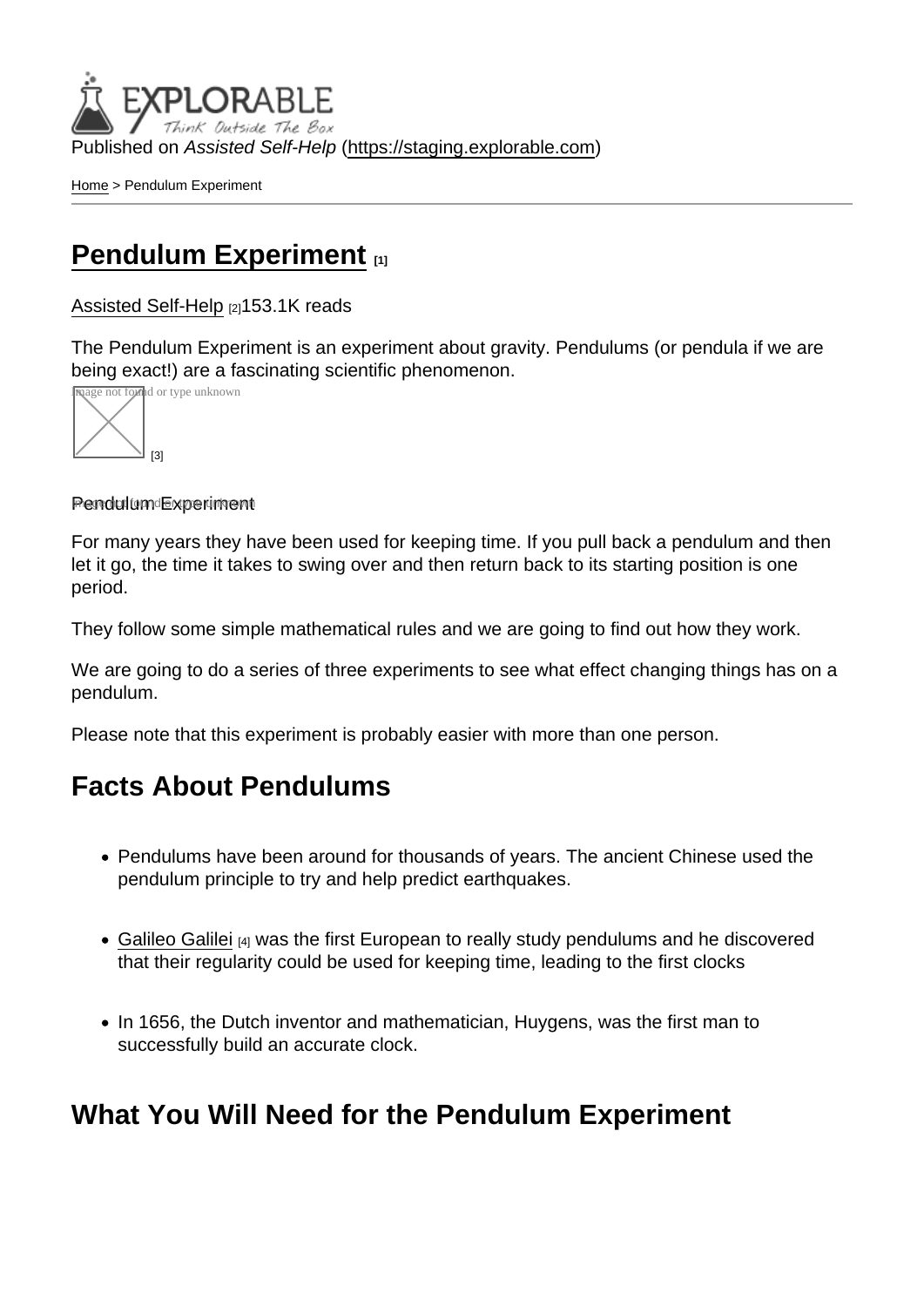- A long piece of string, at least 1 meter long.
- One piece of metal wire to bend into a hook.
- Some nuts from a toolbox they must all be the same weight and must fit onto the hook.
- A large piece of paper to put behind the pendulum or a wall that nobody minds you drawing on.
- A pencil.
- Some tape.
- A stopwatch.

## Initial Setting Up the Pendulum Experiment

To do this experiment requires a little building work but nothing too complicated.

1.

The pencil should be firmly taped to the top of the tabled, leaving about 4cm hanging over the edge.

2.

Next make a loop in your string to fit on the end of the pencil but do not make it too tight fitting.

3.

At the other end of your string tie your hook and slide one of the nuts onto the hook.

4.

Put your piece of card flat behind the pendulum and you are ready to go.

5.

Before performing the [pendulum experiment](http://electronics.howstuffworks.com/gadgets/clocks-watches/clock3.htm) [5], make sure that everything swings freely without sticking.

## Experiment One - Changing the Weight

In this experiment we are going to find out what effect changing the mass on the end of the string makes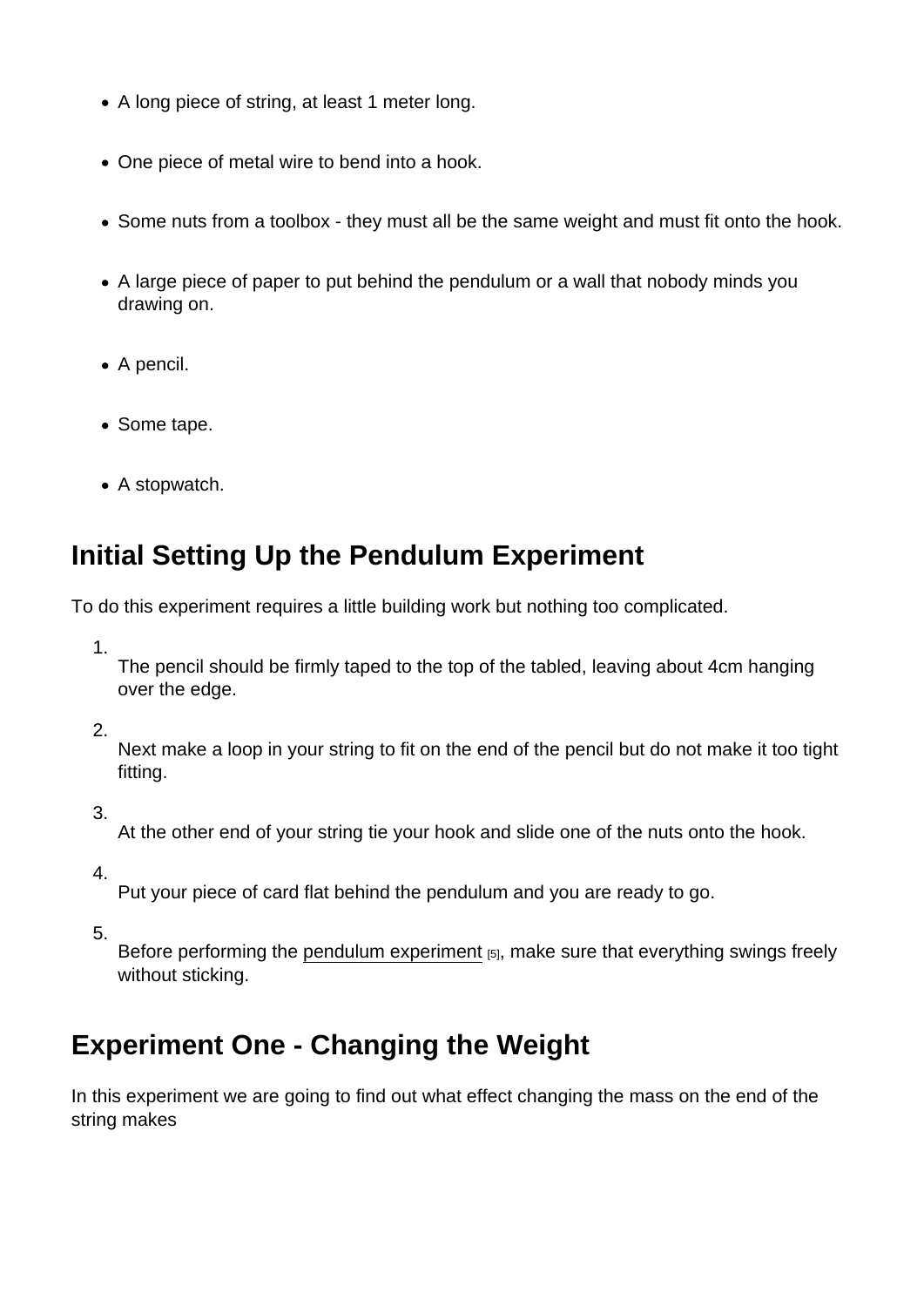1.

Take your string back about 40 - 50 cm. You must make a mark on the wall or your piece of paper to make sure that you let it go from the same place every time.

2.

As you let it go, start the stop-watch, and count the number of oscillations in one minute

3.

Repeat the experiment 5 times and calculate an average

4.

Put another weight on the hook

5.

Release the weight from exactly the same place. Calculate the period as before.

6.

Repeat 5 times and average the results

7.

Try the same procedure with after adding another weight

You may be surprised by your results!

# **Experiment Two - Changing the Angle**

1.

Go back to just one weight on the string

You have the results from the first mark in your last experiment so you can use these results again.

2.

Now, take the string back only about 20cm and make a mark as before

3.

Let go and count the number of periods for one minute

4.

Repeat 5 times and then work out an average

5.

Try exactly the same thing but now let go from 10cm.

What difference does the angle of swing make?

## **Experiment Three - Changing the Length of the String**

You already have your results from the first experiment and can use these again.